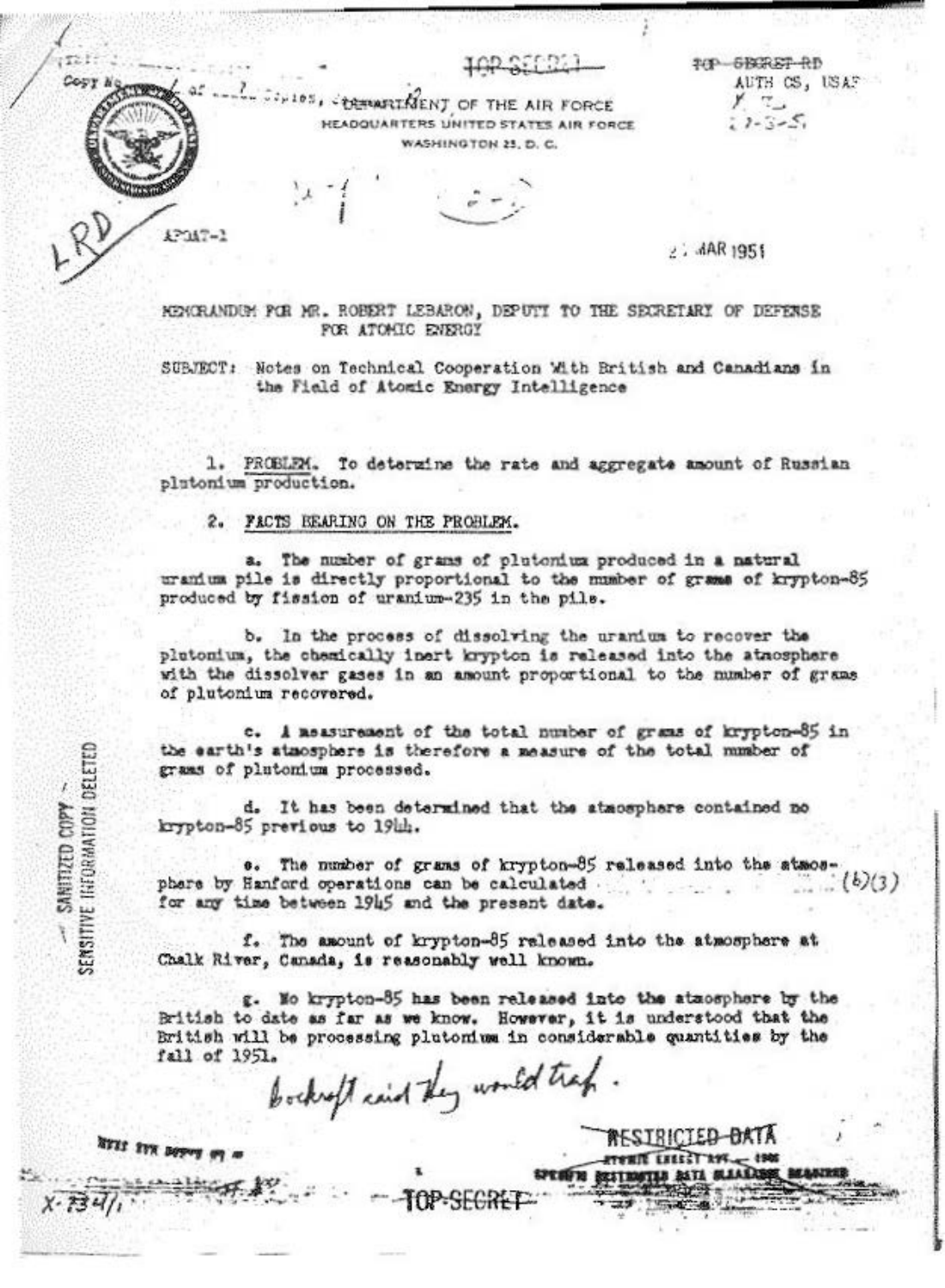h. A method of measuring the number of grams of krypton-35 in the earth's atmosphere has been developed jointly by the Atomic Energy Commission and USAF (AFOAT-1). Accuracy limits of approximately 5% in this measurement should be attainable within six to eight months.

i. In order to determine the number of grams of krypton-85 resulting from Russian production of plutonium, it is necessary to subtract the amounts produced by the United States, the United Kingdom and Canada from the total amount measured.

j. There is considerable promise that the experimental program of the United States for the next six to eight months will be capable of reducing existing errors of measurement of the number of grams of krypton-85 in the atmosphere as indicated below.

| Measurement                         | Present Limits<br>of Accuracy    | Expected Limits<br>of Accuracy |
|-------------------------------------|----------------------------------|--------------------------------|
| ertical Distribution of<br>$r - 85$ | Estimated plus<br>or minus 3%    | Plus or minus 0.5%             |
| orizontal Distribution<br>of Kr-85  | Plus or minus 5%                 | Plus or minus 1.5%             |
| nous of stunenhouse rufis           | $D$ las $\mathcal{A}$ -important | Division and we are in the     |

par gram of plutonium

RESTRICTED DATA

ATOMIC LOCAL AUTO **SETHETEN NATE WALLEN** 

 $-1900$ 

Hanford production

k. All previous atomic bomb tests have contributed known but relatively small amounts of krypton-85 to the atmosphere.

3. CONCLUSIONS.

a. It can be concluded from the above facts that from within six to sight months the capability of determining the number of grams of plutonium produced by the Russians will depend upon two factors, i.e., measurement of atmospheric krypton-85 to accuracy limits of 5% and a knowledge of the amount of atmospheric krypton-85 produced by the British and Canadians.

b. The introduction of krypton-85 into the atmosphere by countries other than the U.S. and USSE will necessitate a continuing knowledge of the krypton-85 production of these other countries in order to determine the number of grams of krypton released by the USSR. Reasonable estimates might be made concerning the United Kingdom and

н

2